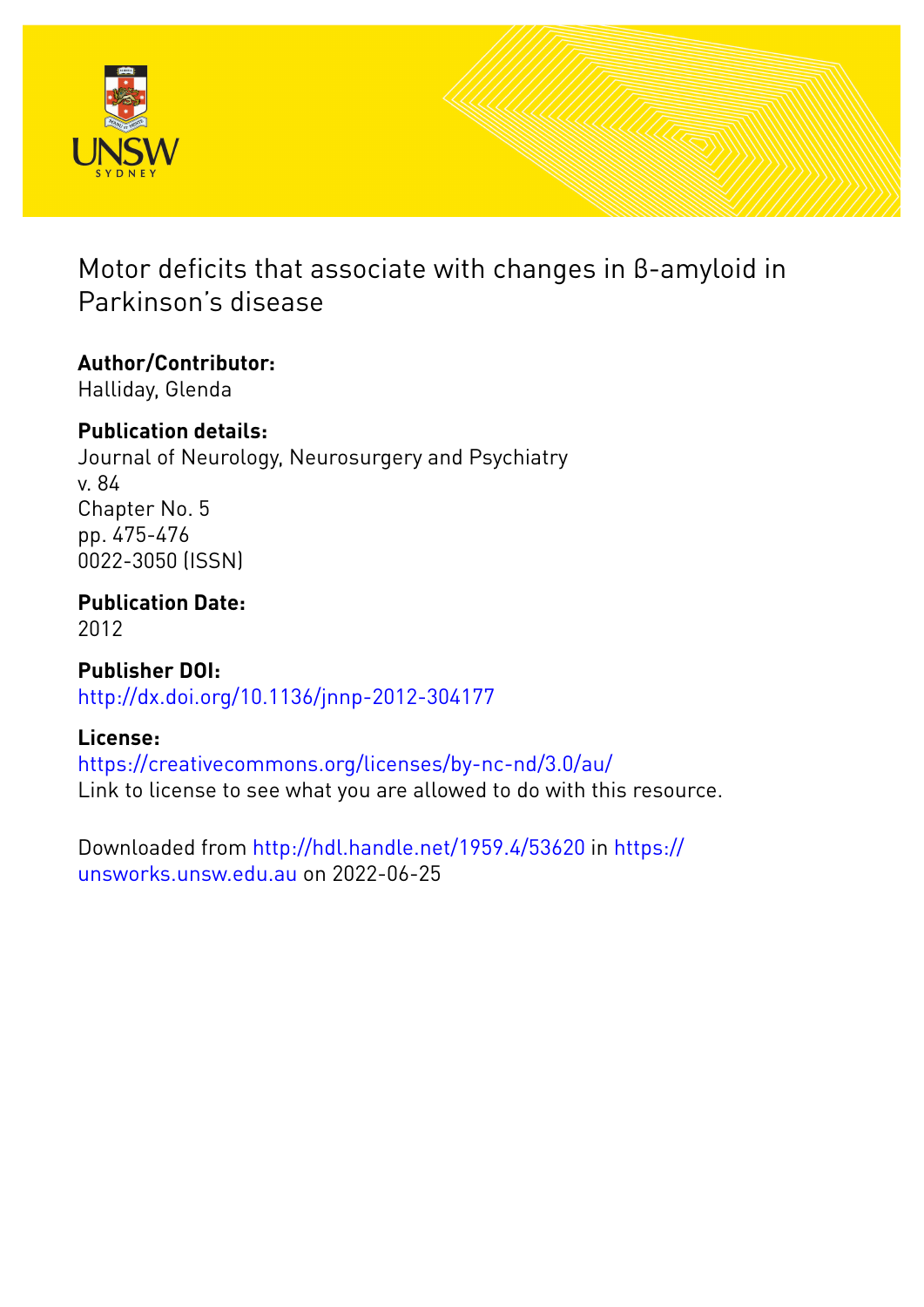Editorial comment for jnnp-2012-303808 Alves et al. Amyloid-beta and phenotypic heterogeneity in de novo Parkinson's disease

### **Motor deficits that associate with changes in β-amyloid in Parkinson's disease**

Professor Glenda Halliday, Neuroscience Research Australia, Randwick, NSW 2031, Australia, phone: +61-2-93991704, fax: +61-2-93991105, email: *g.halliday@neura.edu.au* 

β-Amyloid (Aβ) deposition in the brain is one of the main pathologic hallmarks of Alzheimer's disease (AD) with dominant gene mutations significantly increasing the amount of this protein in the brain and heralding an early onset of dementia  $^1$  $^1$ . Deposition of Aβ in the brain identified by PET imaging is closely associated with decreased CSF levels of the protein, tools that are now used clinically to assist with the diagnosis of AD.

There is considerable ongoing debate regarding the overlap of AD pathology and its contribution to Parkinson's disease (PD), but there are few studies that have assessed CSF levels of AD proteins for correlations with motor impairments in sporadic PD. The study by Alves and colleagues in this issue of JNNP assesses 99 *de novo* PD patients with either tremor-dominant (PD-TD) or postural instability/gait disorders (PD-PIGD) for relationships to CSF levels of Aβ proteins <sup>[2](#page-2-1)</sup>. It is deficient in assessing the other major AD protein tau, but their findings of reduced CSF Abeta levels in the *de novo* PD-PIGD group compared with PD-TD and controls is significant. The CSF Abeta levels correlated with the severity of PIGD and lower limb bradykinesia but not other motor features. The study was well controlled for age of onset, MRI white matter hyperintensities and cognition, and could therefore show a clear biological difference underpinning this type of motor impairment in PD. It will be important to know if the correlate extends to CSF tau levels as well, and therefore typical AD rather than Aβ dysfunction alone.

The association of Aβ proteins to motor dysfunction in PD has not been previously considered, although recent studies using preclinical LRRK2 mutation carriers considerably strengthen the concept of early Aβ changes in PD. In particular, reduced striatal dopamine function strongly correlates with reduced CSF Aβ proteins  $3$  rather than CSF α-synuclein levels [4](#page-2-3) in these preclinical LRRK2 cases. In sporadic PD, many studies have shown correlations between reduced CSF Aβ and cognitive impairment and more rapid cognitive decline <sup>[5-8](#page-2-4)</sup>, particularly with deficits in verbal fluency which may have a motor component. Interestingly, patients with PD dementia often have no Aβ on PET imaging despite cortical atrophy and hypometabolism  $^9$  $^9$ , suggesting that significant compact Aβ deposition may not underlie these deficits, findings consistent with pathological studies <sup>[10](#page-2-6)11</sup>. However, other pathological studies assessing AD proteins in addition to α-synuclein have identified non PD-TD patients as having higher grades of α-synuclein pathology, more cortical Aβ and cerebral amyloid, and dementia at end-stage, with similar levels of pathology observed in patients with the dominant dementia syndrome of dementia with Lewy bodies <sup>12-15</sup>. In pathological studies, there is evidence that additional Aβ deposition in the brain increases the rate of disease progression  $1316$  $1316$ , consistent with the increased progression observed in the PD-PIGD subtype [17.](#page-2-9) It is difficult to reconcile these end-stage pathologies with the *de novo* data in the Alves et al paper <sup>[2](#page-2-1)</sup>, but it clear that, rather than just concentrating on the role Aβ plays in dementia in PD, the biological role Aβ may play in motor circuits to produce the motor phenotypes of PD also needs further assessment. Importantly, the early biological differencesidentified by Alves and colleagues<sup>2</sup> could be used to monitor effective treatments for these deficits in the future.

Advancing knowledge on the biology underlying the clinical heterogeneity in patients with PD can not be underestimated. While patients with PD-PIGD are known to differ from those patients with PD-TD in several clinical factors, they also have more marked dopamine deficiency and greater cortical impairments than other motor subtypes of PD  $^{17}$ . Whether any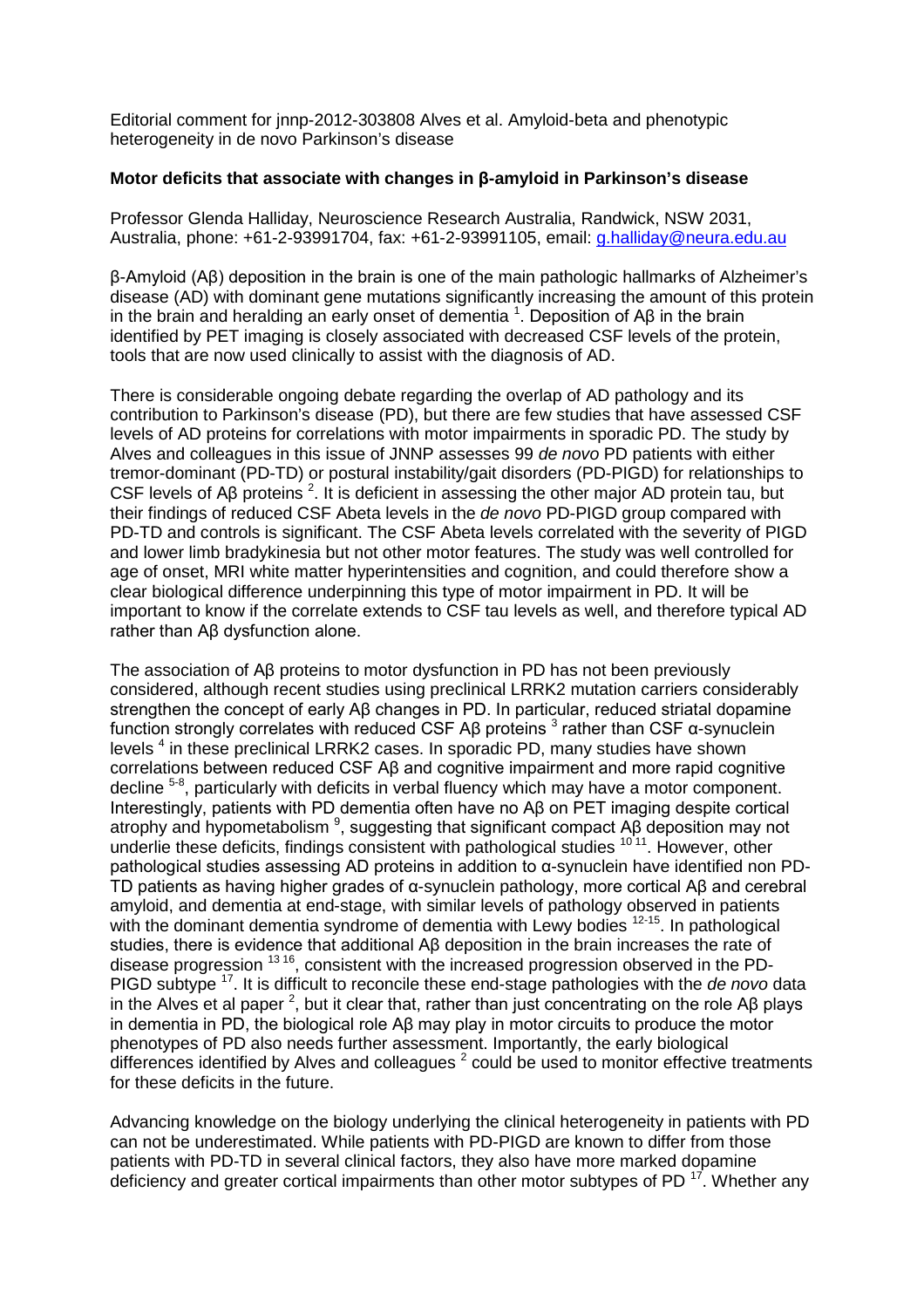of these differences also relate to their Aβ dysfunction awaits further studies. However, it has recently been shown that PD-PIGD have increased susceptibility for motor impulsivity <sup>[18](#page-2-10)</sup> and that non PD-TD patients have greater visual processing impairments<sup>19</sup>. Such neuropsychological findings are likely to directly contribute to falls risk and could also relate to Aβ dysfunction in PD. In addition, myocardial sympathetic degeneration correlates with hypokinesia in non PD-TD patients [20](#page-3-0), a non Aβ pathology that may also contribute to the PD-PIGD subtype. While more work is now required, the study by Alves and colleagues in this issue highlights an important piece of the biological puzzle concerning why patients with PD may have such diverse clinical phenotypes.

#### **References**

- <span id="page-2-0"></span>1. Bateman RJ, Xiong C, Benzinger TL, Fagan AM, Goate A, Fox NC, et al. Clinical and biomarker changes in dominantly inherited Alzheimer's disease. *N Engl J Med* 2012;367(9):795-804.
- <span id="page-2-1"></span>2. Alves G, Pedersen KF, Bloem BR, Blennow K, Zetterberg H, Borm GF, et al. Amyloid-beta and phenotypic heterogeneity in de novo Parkinson's disease. *J Neurol Neurosurg Psychiatry* 2012:in press.
- <span id="page-2-2"></span>3. Aasly JO, Shi M, Sossi V, Stewart T, Johansen KK, Wszolek ZK, et al. Cerebrospinal fluid amyloid beta and tau in LRRK2 mutation carriers. *Neurology* 2012;78(1):55-61.
- <span id="page-2-3"></span>4. Shi M, Furay AR, Sossi V, Aasly JO, Armaly J, Wang Y, et al. DJ-1 and alphaSYN in LRRK2 CSF do not correlate with striatal dopaminergic function. *Neurobiol Aging* 2012;33(4):836 e5-7.
- <span id="page-2-4"></span>5. Leverenz JB, Watson GS, Shofer J, Zabetian CP, Zhang J, Montine TJ. Cerebrospinal fluid biomarkers and cognitive performance in non-demented patients with Parkinson's disease. *Parkinsonism Relat Disord* 2011;17(1):61-4.
- 6. Siderowf A, Xie SX, Hurtig H, Weintraub D, Duda J, Chen-Plotkin A, et al. CSF amyloid {beta} 1-42 predicts cognitive decline in Parkinson disease. *Neurology* 2010;75(12):1055-61.
- 7. Compta Y, Marti MJ, Ibarretxe-Bilbao N, Junque C, Valldeoriola F, Munoz E, et al. Cerebrospinal tau, phospho-tau, and beta-amyloid and neuropsychological functions in Parkinson's disease. *Mov Disord* 2009;24(15):2203-10.
- 8. Mollenhauer B, Trenkwalder C, von Ahsen N, Bibl M, Steinacker P, Brechlin P, et al. Beta-amlyoid 1-42 and tau-protein in cerebrospinal fluid of patients with Parkinson's disease dementia. *Dement Geriatr Cogn Disord* 2006;22(3):200-8.
- <span id="page-2-5"></span>9. Jokinen P, Scheinin N, Aalto S, Nagren K, Savisto N, Parkkola R, et al. [(11)C]PIB-, [(18)F]FDG-PET and MRI imaging in patients with Parkinson's disease with and without dementia. *Parkinsonism Relat Disord* 2010;16(10):666-70.
- <span id="page-2-6"></span>10. Halliday GM, Song YJ, Harding AJ. Striatal beta-amyloid in dementia with Lewy bodies but not Parkinson's disease. *J Neural Transm* 2011;118(5):713-9.
- 11. Irwin DJ, White MT, Toledo JB, Xie SX, Robinson JL, Van Deerlin V, et al. Neuropathologic substrates of Parkinson disease dementia. *Ann Neurol* 2012.
- <span id="page-2-7"></span>12. Selikhova M, Williams DR, Kempster PA, Holton JL, Revesz T, Lees AJ. A clinico-pathological study of subtypes in Parkinson's disease. *Brain* 2009;132(Pt 11):2947-57.
- <span id="page-2-8"></span>13. Compta Y, Parkkinen L, O'Sullivan SS, Vandrovcova J, Holton JL, Collins C, et al. Lewy- and Alzheimer-type pathologies in Parkinson's disease dementia: which is more important? *Brain* 2011;134(Pt 5):1493-505.
- 14. Halliday G, Hely M, Reid W, Morris J. The progression of pathology in longitudinally followed patients with Parkinson's disease. *Acta Neuropathol* 2008;115(4):409-15.
- 15. Halliday GM, Holton JL, Revesz T, Dickson DW. Neuropathology underlying clinical variability in patients with synucleinopathies. *Acta Neuropathol* 2011;122(2):187-204.
- 16. Halliday GM, McCann H. The progression of pathology in Parkinson's disease. *Ann N Y Acad Sci* 2010;1184:188-95.
- <span id="page-2-9"></span>17. Marras C, Lang A. Parkinson's disease subtypes: lost in translation? *J Neurol Neurosurg Psychiatry* 2012.
- <span id="page-2-10"></span>18. Wylie SA, van den Wildenberg W, Ridderinkhof KR, Claassen DO, Wooten GF, Manning CA. Differential susceptibility to motor impulsivity among functional subtypes of Parkinson's disease. *J Neurol Neurosurg Psychiatry* 2012.
- <span id="page-2-11"></span>19. Seichepine DR, Neargarder S, Miller IN, Riedel TM, Gilmore GC, Cronin-Golomb A. Relation of Parkinson's disease subtypes to visual activities of daily living. *J Int Neuropsychol Soc* 2011;17(5):841-52.